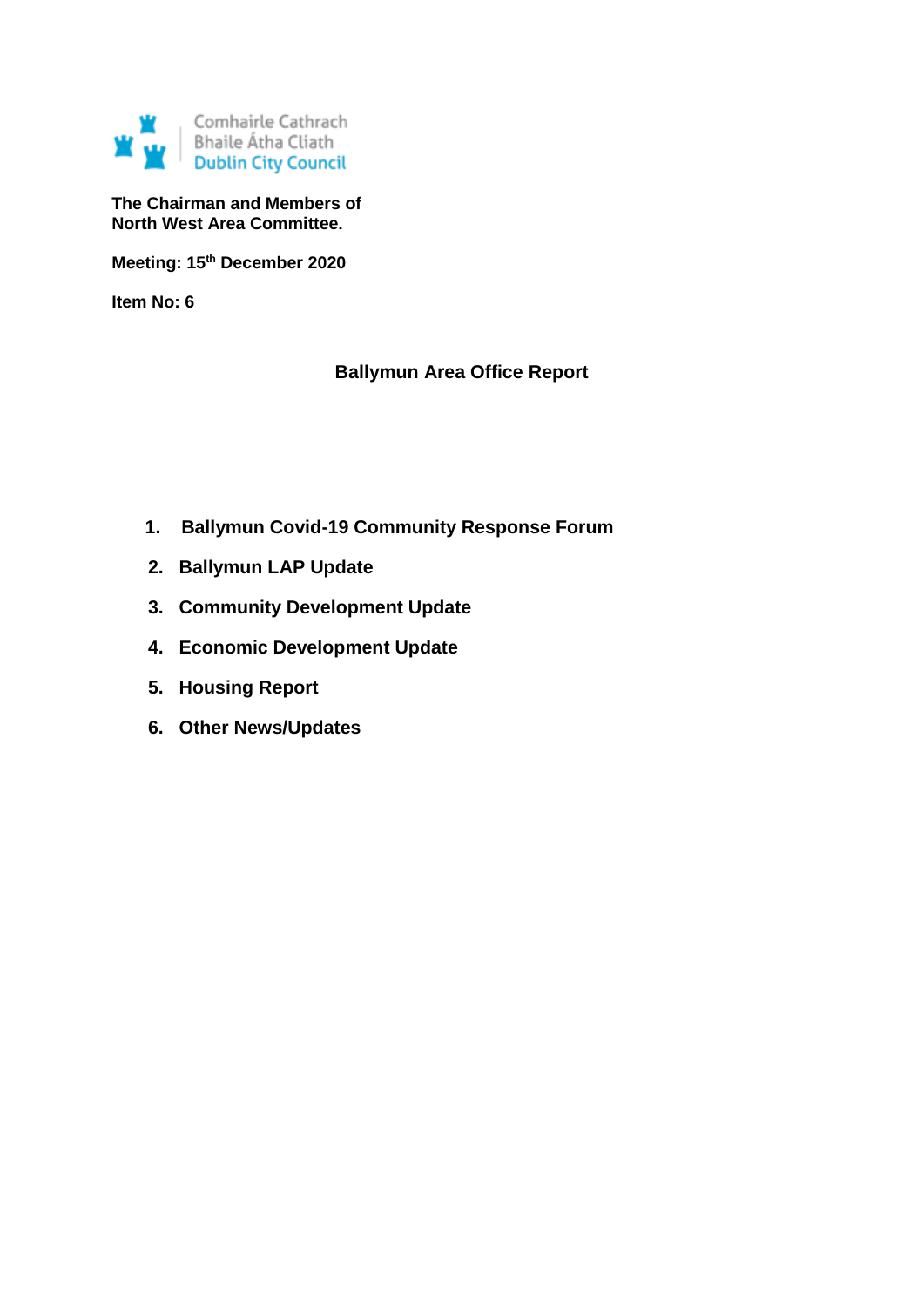## **1. Ballymun Covid-19 Community Response Forum**

The Covid-19 response team includes Liam Barry, Martina Kelly, and Ciaran Mahony with all three on a rota to respond to Covid-19 requests. The service is continuing and has moved to Monday to Friday 9am to 5pm service from Wednesday December 2<sup>nd</sup> once level 5 restrictions were lifted. Arrangements for Christmas are yet to be decided.

## **2. Ballymun LAP Update**

#### Shopping Centre – Site 1

The heavy demolition is almost complete, it is expected the work will be completed by the first quarter of 2021. The ESB will carry out disconnections on site which will take place in January. The foundations and top-soiling cannot be done until this is completed.

## **Lidl - Site 3**



The Lidl 'North Quarter' have advertised office space and commercial units. There is 1,176 sqm. of office space available over 2 floors. More information can be found here: **[https://www.daft.ie/commercial](https://www.daft.ie/commercial-property-for-rent/first-second-floors-north-quarter-ballymun-road-ballymun-co-dublin/2750341)[property-for-rent](https://www.daft.ie/commercial-property-for-rent/first-second-floors-north-quarter-ballymun-road-ballymun-co-dublin/2750341)** The commercial units at the development are now being advertised by Smith & Butler Estate Agents. The units range in size from 1334-2960 sq.ft. (124-275m2) with an expected rent of €30 per sq. ft. (€331.21 per sq. m) per year.

**Daft ad:<https://www.daft.ie/53113341>**

#### North City Depot – Site 30

Following the approval of the City Council on  $5<sup>th</sup>$  October 2020 the procurement of a Works Contractor for the North City Operations Depot (NCOD) is nearing completion. Pre-contract information from the successful tenderer has been received and is being checked. It is hoped to be in a position to sign the Contract in week commencing  $7<sup>th</sup>$  December 2020.

The milestone dates and intended programme for the project is as follows:

| 18th Jan 21:           | Formal commencement of Contract. Contract duration = 82 weeks (c.<br>19 months) addition |
|------------------------|------------------------------------------------------------------------------------------|
| $1st$ Feb 21:          | Expected commencement on site addition                                                   |
| 22 <sup>nd</sup> Sept: | Expected substantial completion of Works Contract                                        |
|                        | $22^{nd}$ Sept $-23^{rd}$ Jan: Depot fit-out - exact duration to be confirmed            |
| 23rd Feb:              | Depot becomes operational                                                                |

During January 2021 Dublin City Council will carry out some site preparation work including pest control, removal of an earth bund adjacent to the ESB substation, a general site cleanup etc. The Contractor will also carry out some site investigation work. The Area Office will be informed of these works in advance.

Construction work will commence in February starting with site compound set-up and hoarding.

The Dublin City Council Project Team will arrange a special meeting with the North West Area Committee in early January 2021 to give an overview of the planned stakeholder engagement, pre-contract works and the Construction Stage of the project.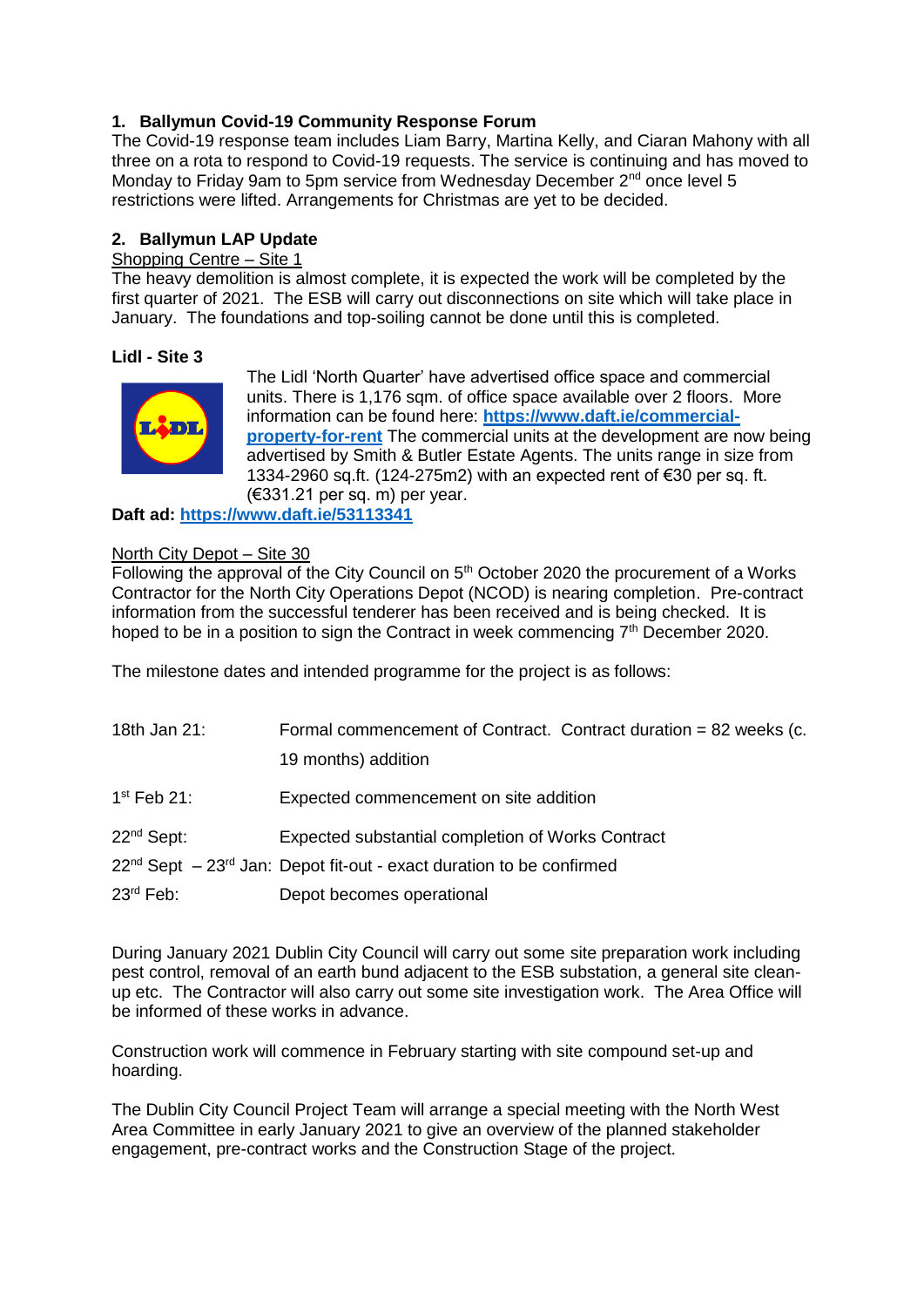#### Vacant Units

Proposals have been sought for installations of imagery / artwork on the DCC owned vacant units in Ballymun.

DCC have agreed a deal with the HSE who plan to open a day hospital in units 3 & 4 Shangan Court. They are continuing to link in with our Development Department and Housing Department but are still at the pre-planning stage

#### Balbutcher Lane Junction Reconfiguration Scheme

The main construction works will be complete by mid-December. The final cabling and testing of the new traffic signals is currently ongoing. The resurfacing of the roadways is complete, including the full length of Hampton Wood Drive as far as its junction with St Margaret's Road.

Works are almost completed on installing the new access driveways and footpaths at the south-east side of the junction. Due to requests from residents, we have extended the scope of the scheme to include replacement of all footpaths and access driveways as far as no. 220 Balbutcher Lane. The Project Team is working with DCC's Parks Department to add a large raised flower bed at the south east of the junction.

This junction will be the first fully Protected Junction to be rolled out in the city, where cyclists, pedestrians and motorists are separated as they move through the junction. Concrete 'protection' islands at the junction will protect the cyclists from traffic. Left turning cars must yield to cyclists that wish to travel straight through the junction. DCC have launched an education campaign on how these Protected Junctions work in advance of opening the junction fully to traffic. Information on this campaign is available at [https://www.dublincity.ie/residential/transportation/protected-junctions.](https://www.dublincity.ie/residential/transportation/protected-junctions)



#### Sillogue Infrastructure Scheme

The Contractor has met the various utility companies on site to confirm the location of the existing utilities and to confirm work methodologies in preparation for commencing the works. A location for the site compound has been identified on the western side of Sillogue Avenue, near the junction with Sillogue Road. This will be in operation for the duration of the scheme i.e. until Quarter 3 2022.

Tree felling will be carried out in Sillogue Gardens and at the triangular green area to the east of Sillogue Gardens where the large popular trees will be removed. An arborist report has found that these trees are not suitable for this location and they are causing structural damage to the adjacent footways and private gardens. There have also been safety concerns over falling branches from these trees. New trees will be planted to replace those being removed.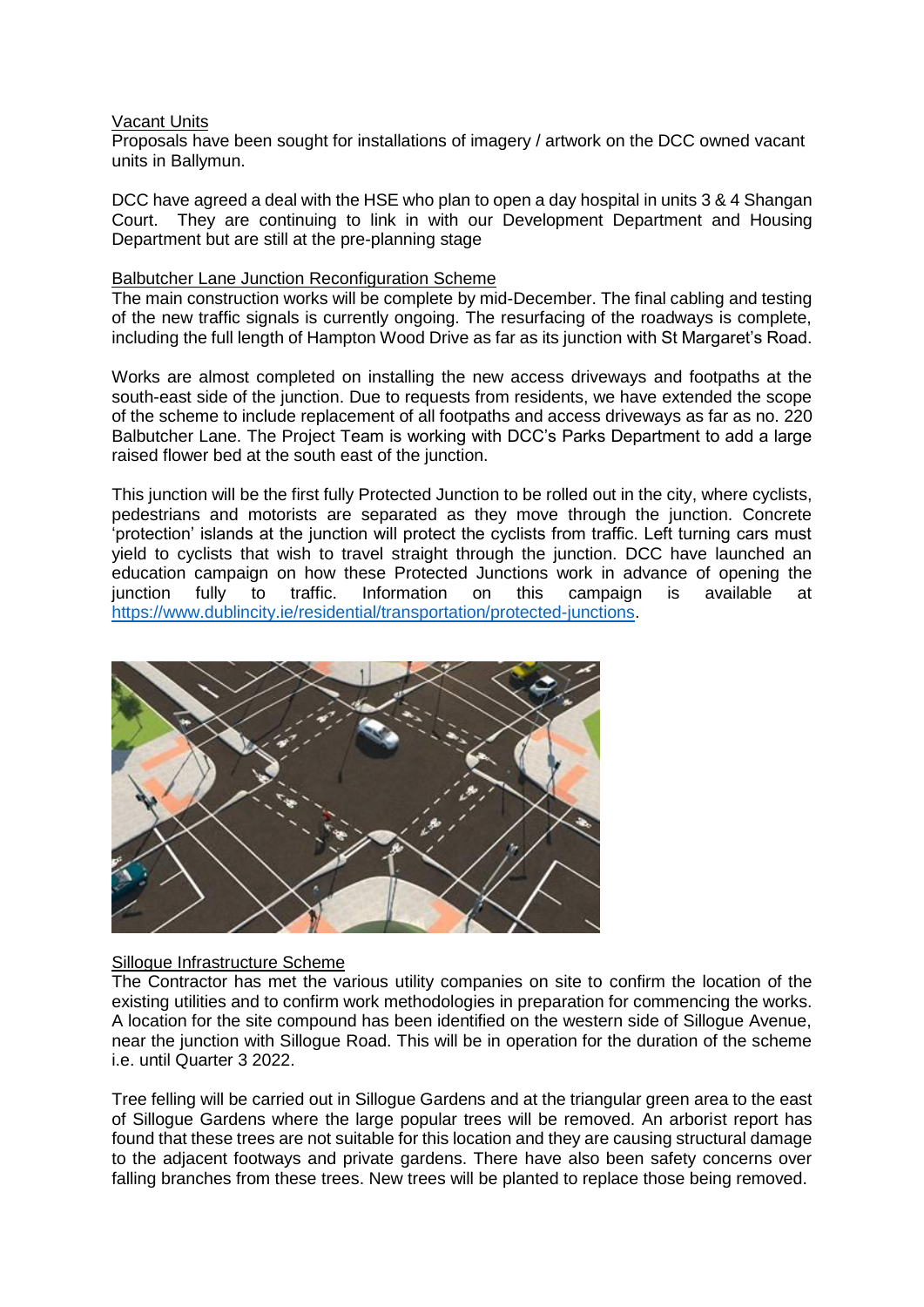Notification letters will be distributed to residents in advance of the scheme with contact details for the Project Liaison Officer.

#### **3. Community and Social Development Update**

#### General Community Development

The 2020 Community and Social Development Grant Scheme Applications are currently being processed for payment and groups should receive their funding over the coming weeks. Team members have been supporting local community organisations to apply for funding which is still available under the Covid 19 Support Fund.

#### Community Initiatives/Events

Ballymun Men's Sheds: Community Team members are continuing to provide a range of supports to the Ballymun Men's Shed Group as they come closer to moving to their new location at Poppintree Community Centre. Unfortunately, the Men's Shed members have not been able to use the new space over the last couple of months due to public safety guidelines. However, the Community Team has attended a number of Zoom meetings with the group and are supporting the group to develop their governance and to bolster their membership. Plans to enhance the space to make it more suitable for the group are under way. It looks like the group may have finally found a place to call home. This is an exciting stage for the group, and the committee will be closely mentored by Community Team members over the next year.

Ballymun Active Disability Interest Group: Team Members attended a virtual coffee morning hosted by BADIG on 3<sup>rd</sup> December to celebrate the International Day of Disability Awareness.

#### Sports and Wellbeing

Community Team members helped to organise and participated in the first Ballymun Health and Fitness Festival, which took place online on Saturday the  $28<sup>th</sup>$  November. This was an extremely successful and worthwhile home grown initiative, which can boast over 50K video shares on the day in question. Thirty six demonstrations were provided on the day including local Health and Wellbeing Facilitators (private), Dublin City Council Sports and Community Section, Trinity Comprehensive and other local activists. This is part of a wider Health and Wellbeing initiative that the Community Team will participate in going forward. There is a growing interest in the local area in follow up programmes and it is hoped that a larger festival will take place in early May 2021 as part of the Ballymun Running Festival.

#### Christmas 2020

The Community Team are working on the following festive and creative initiatives this Christmas, which will all take place in line with current public safety guidelines:

- A Christmas window decorating scheme has been organised by the Community Team and will be rolled out to local community organisations in the area to help spread hope and light up for Christmas.
- A Christmas themed poster competition has been organised by the Community Team and has been rolled out to schools and youth projects in the local area.
- The Community Team have attended a number of meetings with the Ballymun Drugs Task Force Network for Assisting Young People at Risk and are collaborating on a very worthwhile project that will assist vulnerable families at Christmas 2020.
- A collaboration with GAP will provide some well needed Christmas activities for families in the Travelodge.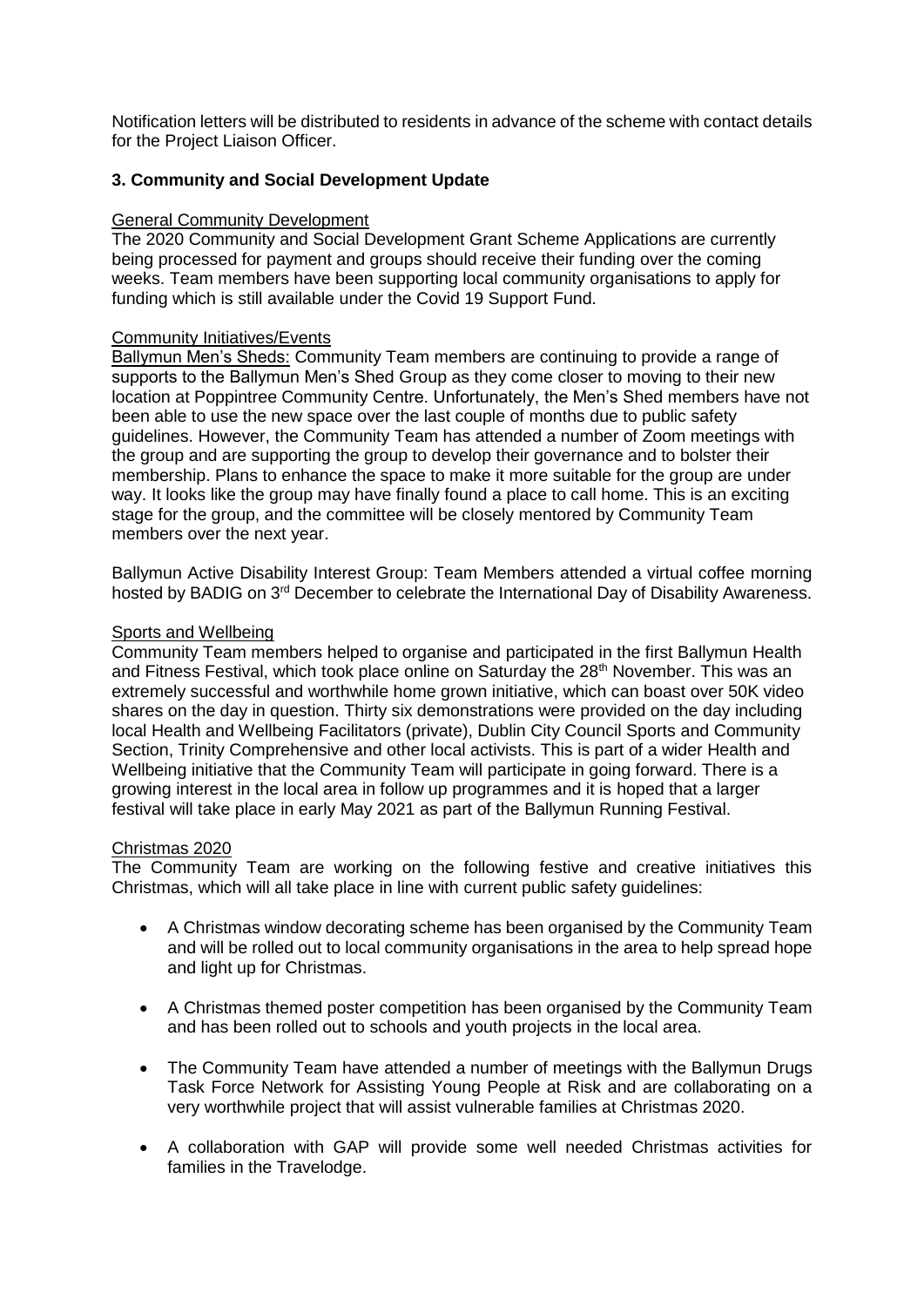#### Ballymun Community Development Team – 2020 Highlights

 Three new environmental groups were developed: in Sillogue Park, Pairc Na Cuileain and Coultry Terrace. Pairc Na Cuileain won the runner up prize in the best new entry category in the City Neighbourhoods Competition 2020 and Sillogue Park was highly commended in this category. The Coultry Terrace group won first prize in the Spooky Street Competition at Halloween.





- Four local Greening Neighbourhood Projects were organised and facilitated in collaboration with GAP Ballymun.
- Over 50 local community groups received plant and bulb donations during the year.
- Three new environmental community leaders were supported.
- 54 Community Initiatives were funded and supported under the Community General Grants Scheme 2020 and 15 under the Adult Education Grants Scheme.
- Five Sports and Wellbeing events were organised by Community Team members during Social Inclusion Week/Recovery Month.
- Ballymun Health and Fitness online Festival 28<sup>th</sup> November 2020.
- Supported the BRYR at home games, which ran during the year throughout different levels of restrictions. This was an extremely successful and innovative initiative in terms of community collaboration/engagement.





Otherworld Festival 2020 involved a number of successful projects developed and coorganised by the Community Team: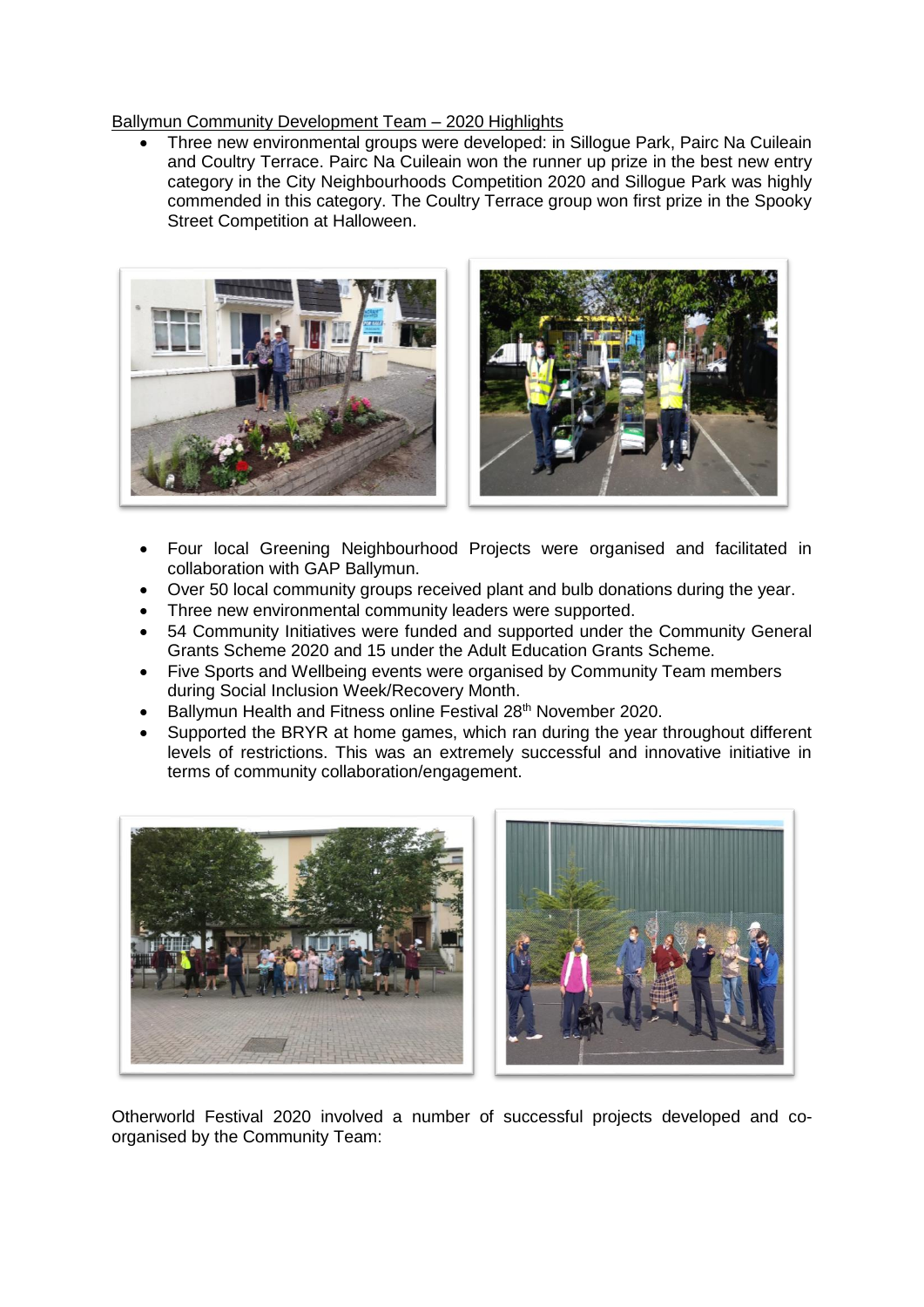- Light up Ballymun: local families and youth projects lit up their buildings for Halloween Night to shine a light of hope, resilience and survival in the local area.
- Spooky Garden Competition: In collaboration with Ballymun Tidy Towns. This was a successful project adding spookiness and colour to the area.
- Ballymun Spooky Trail: Students of Trinity Comprehensive developed a virtual spooky trail in Ballymun, along with spooky stories, which were shared online on Halloween Night. Signs have been developed and the actual trail will be developed in the future.
- Otherworld virtual programme -. This element of the festival was developed and programmed by DCC and Axis Ballymun. It was a very successful community initiative attracting over 40K views on the day and catering for all tastes and all ages. The highest views were 16.1k for the Tell Tale Heart, Creative Minds Music at 12.8K and the Storytelling at 9.2k. Ballymun' s Got Talent and the Fancy Dress Competition, also did well gaining 2.5k and 1.3k views.

## **4. Economic Development Update**

#### BRL Update

Further progress has been made in relation to the BRL Vs Bennetts case and a full update will be provided in the January 2021 meeting.

#### Shop Front Enhancement Scheme

An information booklet about the Scheme, eligibility criteria and application form have all been drafted. The Finglas Area Office is now considering collaborating with Ballymun to run a northwest area scheme as it makes sense to do a joint initiative rather than run them independently. The scheme is due to be launched in January 2021.

#### Northwest Area Business Support Scheme (working title)

We conducted research to get feedback from local business and got responses from 30 businesses in the Finglas and Ballymun area. The objective was to learn more about the challenges businesses are currently facing. Overall, the feedback suggest that businesses would welcome some form of mentor support if the option was available. I am now linking in with the LEO with a view to getting access to their mentor panel and have prepared a draft proposal about the scheme. This will need to be jointly funded by both Finglas and Ballymun area offices.

#### Stimulating Economic Activity



No network event was held during November but an event is being planned for Tuesday 15<sup>th</sup> December which will take place on Zoom. The event will close out a difficult year with Des Ryan from Action Coach helping us set our goals for 2021.

B4b will also launch a **'shop local by local services'** campaign in the run up to the Christmas period commencing on the 1<sup>st</sup> week of December which the Economic Development Officer will support. There will be a promotional video and installation of outdoor banners on Main St. promoting the campaign. Please follow on Facebook and Twitter to lend your support #shoplocalballymun **Twitter:@ballymun4biznez Facebook: Ballymun 4 business.** Despite the restrictions imposed by Covid-19 B4b has grown its membership to 71 paid-up members.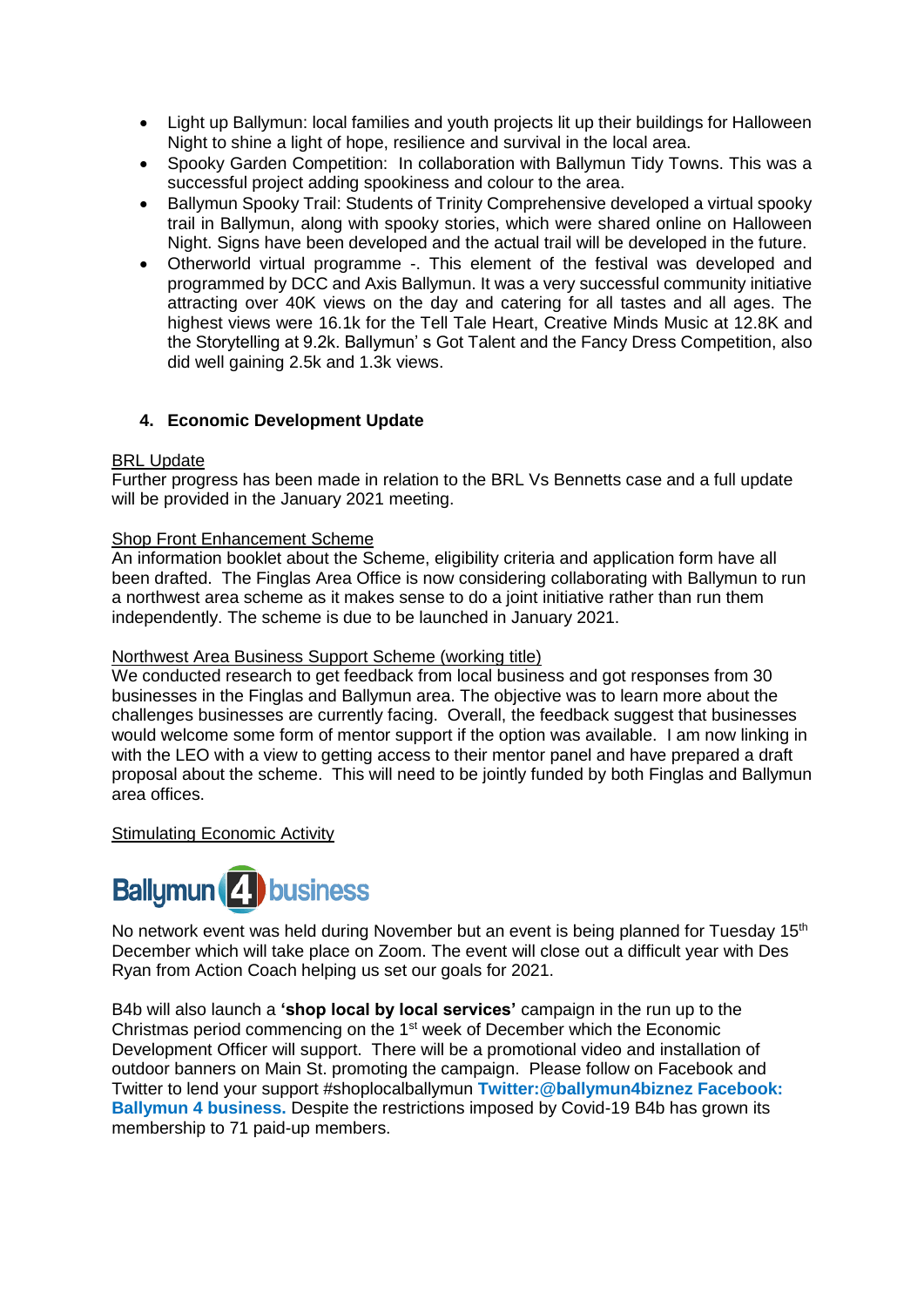Kitchen available

B4b member [Sweet Potato Pizza,](https://www.sweetpotatopizza.ie/) based in the Ballymun Industrial Estate has a fully fitted commercial kitchen available for rent. Owner Craig is now outsourcing the manufacturing and distribution to allow for mass production, freeing him up to concentrate on business development. Being based in Ballymun has been hugely advantageous for the growth of his business. For further info please go to the **B4b Facebook page** 

CoderDojo Ballymun is continuing to be hosted by the Ballymun and Family Resource Centre on Zoom every Saturday morning with up to 20 kids attending each time.

#### **Other Economic News**

It has been confirmed that Dealz are coming to Ballymun and have done a deal for the large unit at Santry Cross: [https://www.google.com/maps/SantryCross](https://www.google.com/maps/@53.4009892,-6.2645969,3a,75y,224.1h,95.73t/data=!3m6!1e1!3m4!1spurS54_njVPJhFMrrmDvbA!2e0!7i16384!8i8192) The following job looking for a store manager was advertised: [https://search.poundlandcareers.co.uk/search/7939](https://scanmail.trustwave.com/?c=17268&d=097H35eXeJ-5vAiShIjOkWJohMHgA1EwZpIGHzsiOg&s=342&u=https%3a%2f%2fsearch%2epoundlandcareers%2eco%2euk%2fsearch%2f7939) 

## **5. Housing Report**

#### Estate Management Statistics

| November 2020                                                |          |
|--------------------------------------------------------------|----------|
| No of Anti- Social complaints per 1997 act Drug related      | 20       |
| No of Anti-Social complaints per 1997 act (Not Drug Related) | 52       |
| No of other Complaints                                       | 0        |
| <b>Total Complaints</b>                                      | 72       |
| No of Anti-Social Interviews per 1997 act                    | 13       |
| No of Other Interviews                                       | 18       |
| <b>Total Interviews</b>                                      | 31       |
| No Requests for mediation                                    | 0        |
| No of Complaints referred to central unit for Action         | 2        |
| No of Section 20 Evictions                                   | $\Omega$ |
| No of excluding Orders applied for by Tenant                 | $\Omega$ |
| No of Excluding orders applied for by DCC                    | $\Omega$ |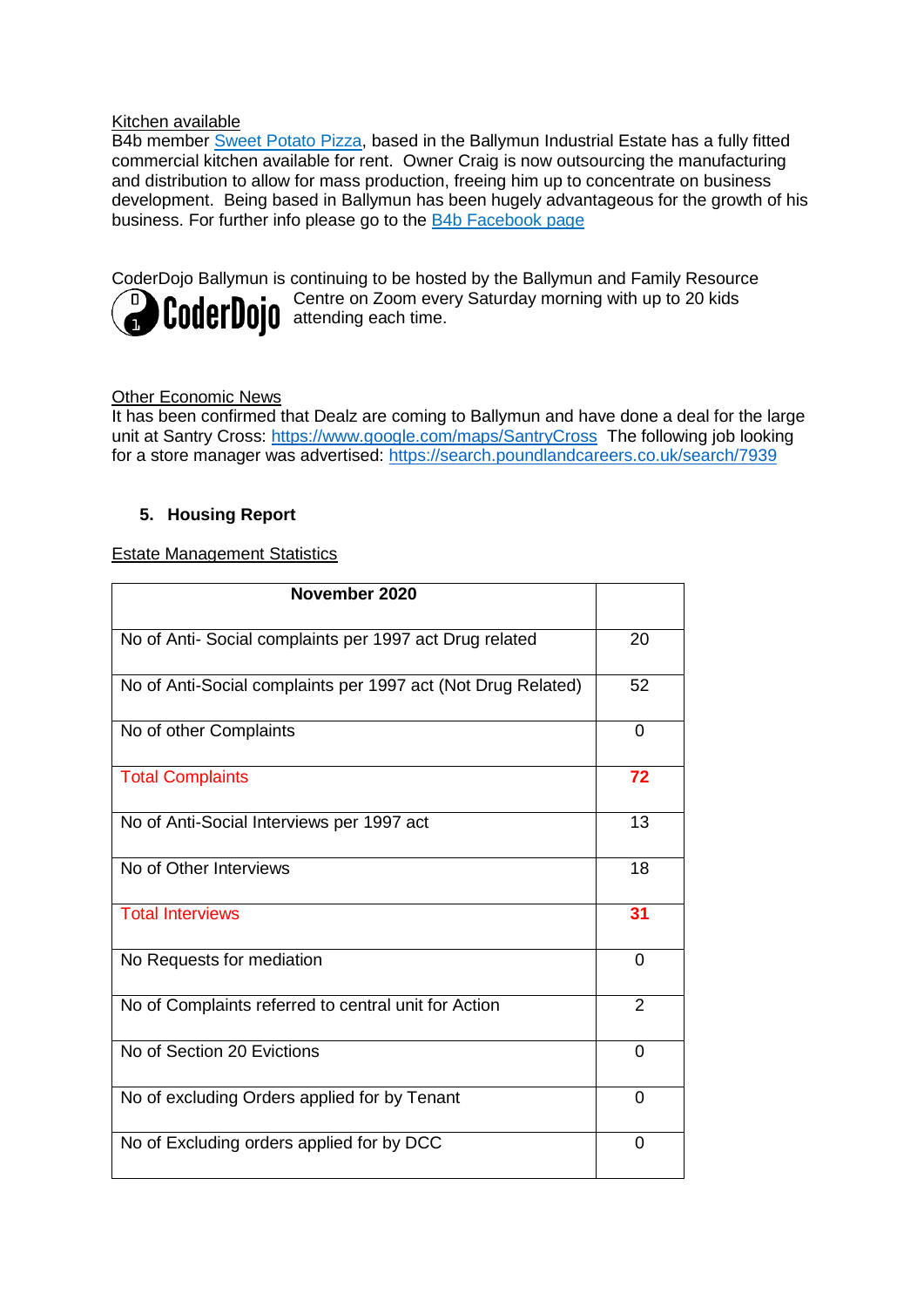| No of surrender of Tenancies due to Anti-Social Behaviour |  |
|-----------------------------------------------------------|--|
| No of Tenancy Warnings sent to Central Unit               |  |
| No of Court Orders Granted                                |  |
| No of Appeals / Judicial Reviews Challenges               |  |
| No of Warrants executed (Evictions)                       |  |

# Rent Assessment

|                              | November 2020                     |  |  |
|------------------------------|-----------------------------------|--|--|
|                              |                                   |  |  |
| <b>Assessments</b>           | 551                               |  |  |
|                              |                                   |  |  |
| <b>Permissions To Reside</b> | 5                                 |  |  |
|                              |                                   |  |  |
| <b>Refunds</b>               | 12                                |  |  |
|                              |                                   |  |  |
| <b>Opening of Accounts</b>   | 8                                 |  |  |
|                              | (including 2 sole/ 0 successions) |  |  |
| <b>Closing of Accounts</b>   | 9                                 |  |  |
|                              | (including 2 sole/ 0 successions) |  |  |
| <b>Front Counter Calls</b>   |                                   |  |  |
|                              | Closed                            |  |  |
|                              |                                   |  |  |
| <b>Window Replacements</b>   | 4                                 |  |  |
|                              |                                   |  |  |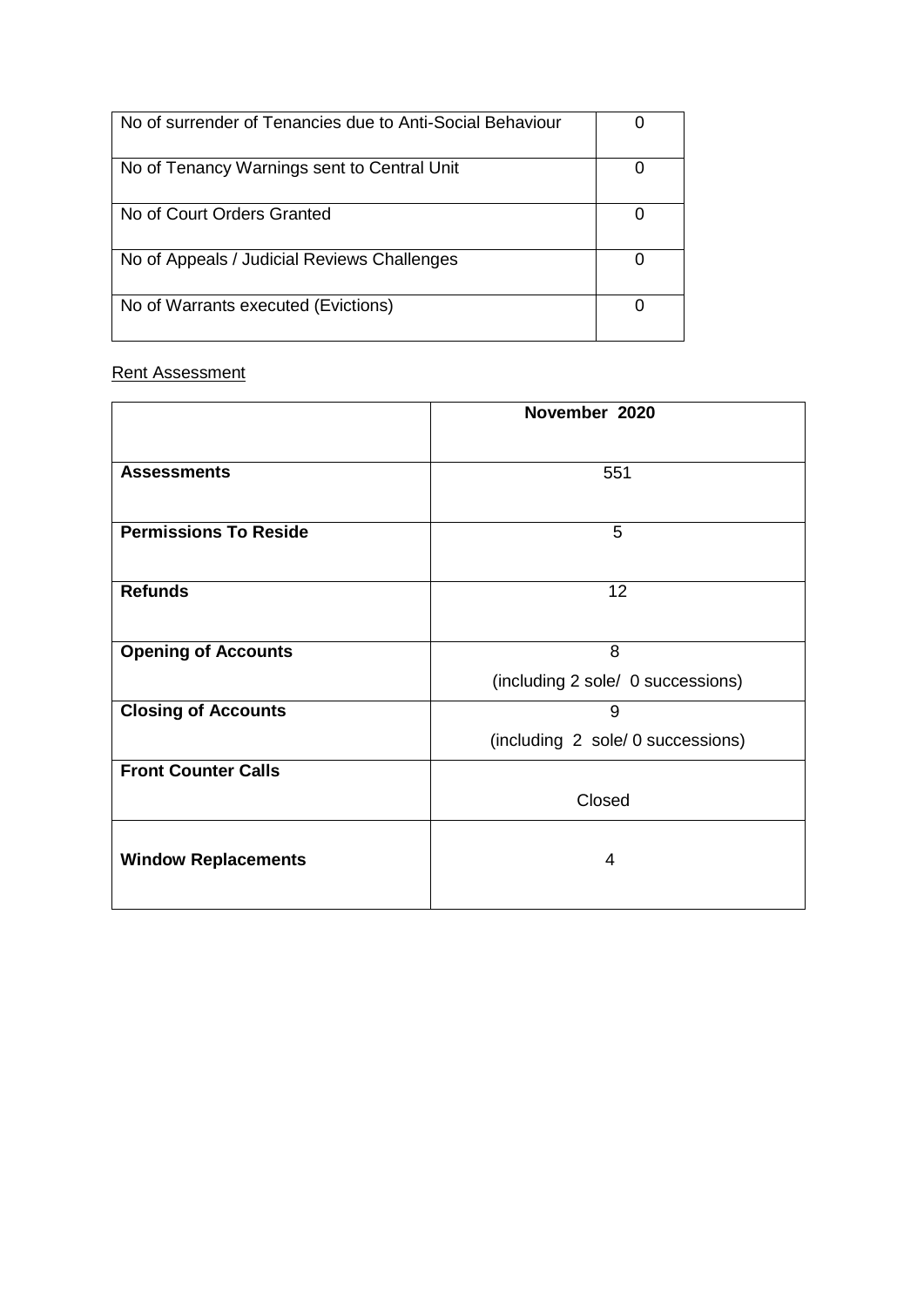# Ballymun Lettings Jan - November 2020

| <b>Allocation Category</b> | <b>Housing List</b> | <b>Transfer List</b> | <b>Older Persons</b> |
|----------------------------|---------------------|----------------------|----------------------|
|                            | 2020                | 2020                 | 2020                 |
| <b>Bands 2 &amp; 3</b>     | 16                  | $\mathbf{1}$         | 1                    |
| Medical                    |                     |                      | 1                    |
| Welfare                    | $\mathbf{1}$        | $\mathbf{1}$         |                      |
| <b>Homeless</b>            | $\overline{13}$     |                      | $\overline{3}$       |
| <b>Travellers</b>          | $\overline{3}$      |                      |                      |
| <b>Transfer HAP</b>        |                     |                      |                      |
| De-tenanting               |                     |                      |                      |
| <b>Estate Management</b>   |                     | $\overline{7}$       | 1                    |
| Maintenance                |                     | $\mathbf{1}$         |                      |
| <b>Surrendering Larger</b> |                     | $\overline{4}$       |                      |
| Unable to afford           |                     |                      |                      |
| Succession/Sole            | 19                  |                      |                      |
| <b>Total</b>               | 52                  | $\overline{14}$      | $6\phantom{1}$       |

# Ballymun Voids November 2020

| <b>Address</b>           | <b>Type</b> | Date unit sent<br>to Depot | <b>Status</b>       |
|--------------------------|-------------|----------------------------|---------------------|
| Ard Na Meala             | 3 Bed House | 20/08/2020                 | <b>Under Offer</b>  |
| Baile Na Laocha          | 3 Bed House | 26/11/2020                 | <b>Under Repair</b> |
| <b>Balcurris Gardens</b> | 3 Bed House | 03/11/2020                 | <b>Under Repair</b> |
| <b>Barnwall Drive</b>    | 2 Bed Apt   | 09/11/2020                 | <b>Under Repair</b> |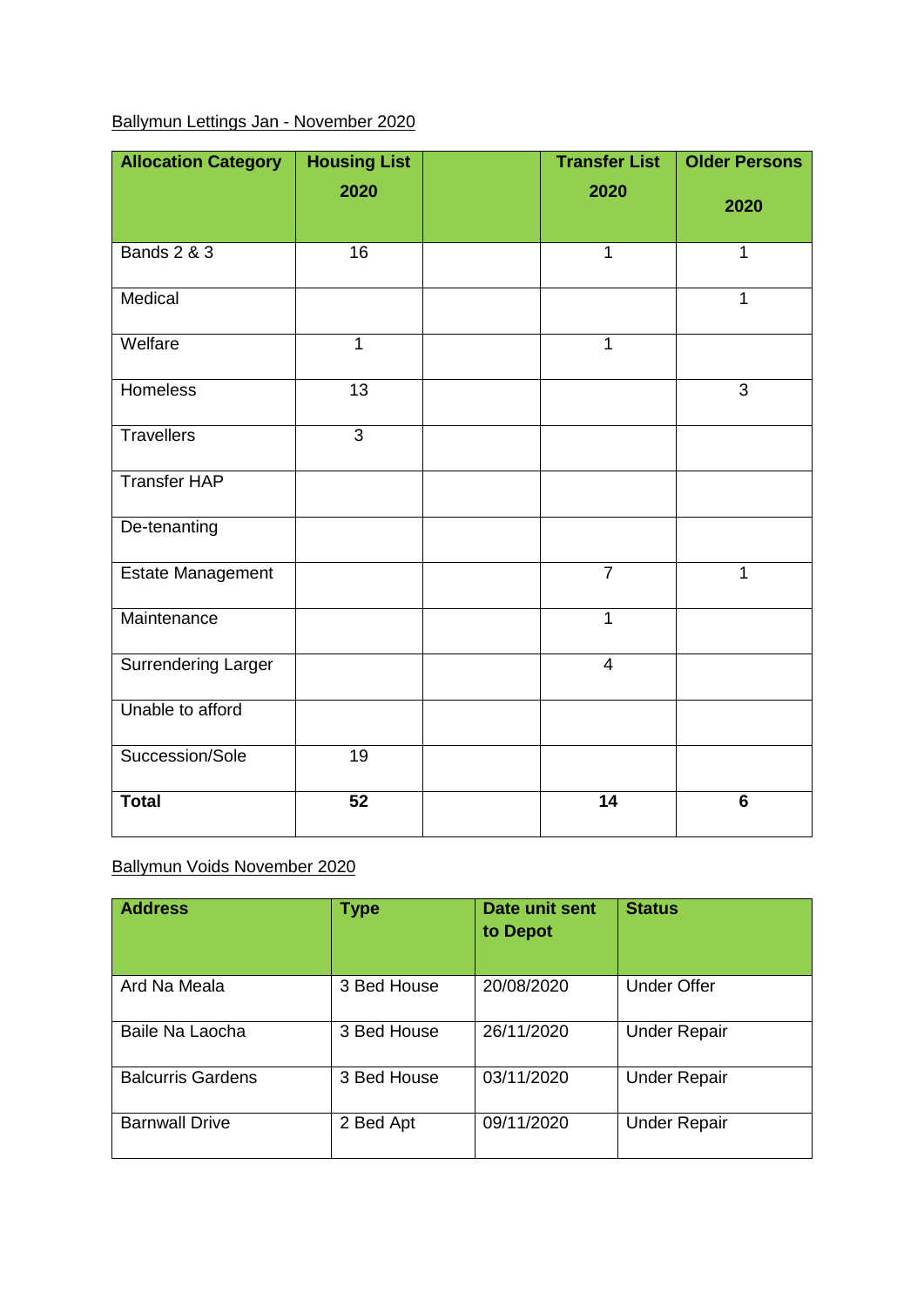| <b>Belclare Crescent</b> | 3 Bed House    | 30/10/2020 | <b>Under Offer</b>  |
|--------------------------|----------------|------------|---------------------|
| <b>Belclare Crescent</b> | 3 Bed House    | 10/11/20   | <b>Under Repair</b> |
| <b>Belclare Green</b>    | 3 Bed House    | 10/11/2020 | <b>Under Offer</b>  |
| <b>Belclare Park</b>     | 3 Bed House    | 10/11/2020 | <b>Under Repair</b> |
| <b>Belclare Way</b>      | 3 Bed House    | 10/11/2020 | <b>Under Repair</b> |
| <b>Carrig Close</b>      | 2 Bed Bungalow | 03/11/2020 | <b>Under Offer</b>  |
| <b>Carton Court</b>      | 1 Bed Apt      | 01/10/2020 | <b>Under Offer</b>  |
| <b>Coultry Terrace</b>   | 1 Bed Apt      | 28/06/2020 | <b>Under Offer</b>  |
| Cranogue Terrace         | 2 Bed Apt      | 21/09/2020 | <b>Under Offer</b>  |
| Dolmen Way               | 1 Bed Apt      | 09/10/2020 | <b>Under Repair</b> |
| <b>Druid Court</b>       | 3 Bed House    | 03/11/2020 | <b>Under Repair</b> |
| Gateway Avenue           | 2 Bed Apt      | 21/06/2020 | <b>Under Repair</b> |
| <b>Gateway View</b>      | 2 Bed Apt      | 23/09/2020 | <b>Under Repair</b> |
| Gallaun Road             | 2 Bed House    | 08/06/2020 | <b>Under Repair</b> |
| Marewood Drive           | 2 Bed Apt      | 24/05/2020 | <b>Under Repair</b> |
| Poppintree Crescent      | 2 Bed Apt      | 23/08/2020 | <b>Under Offer</b>  |
| Shangan Crescent         | 2 Bed Apt      | 23/11/2019 | <b>Under Offer</b>  |
| Silloge Green            | 1 Bed Apt      | 02/11/2020 | <b>Under Repair</b> |
| Silloge Green            | 2 Bed Apt      | 29/03/2020 | <b>Under Offer</b>  |
| Silloge Park             | 1 Bed Apt      | 01/11/20   | <b>Under Repair</b> |
| Silloge Park             | 1 Bed Apt      | 09/02/2020 | <b>Under Offer</b>  |
| Silloge Park             | 1 Bed Apt      | 21/06/2020 | <b>Under Offer</b>  |
| The Plaza Apartment      | 1 Bed Apt      | 16/12/2019 | <b>Under Offer</b>  |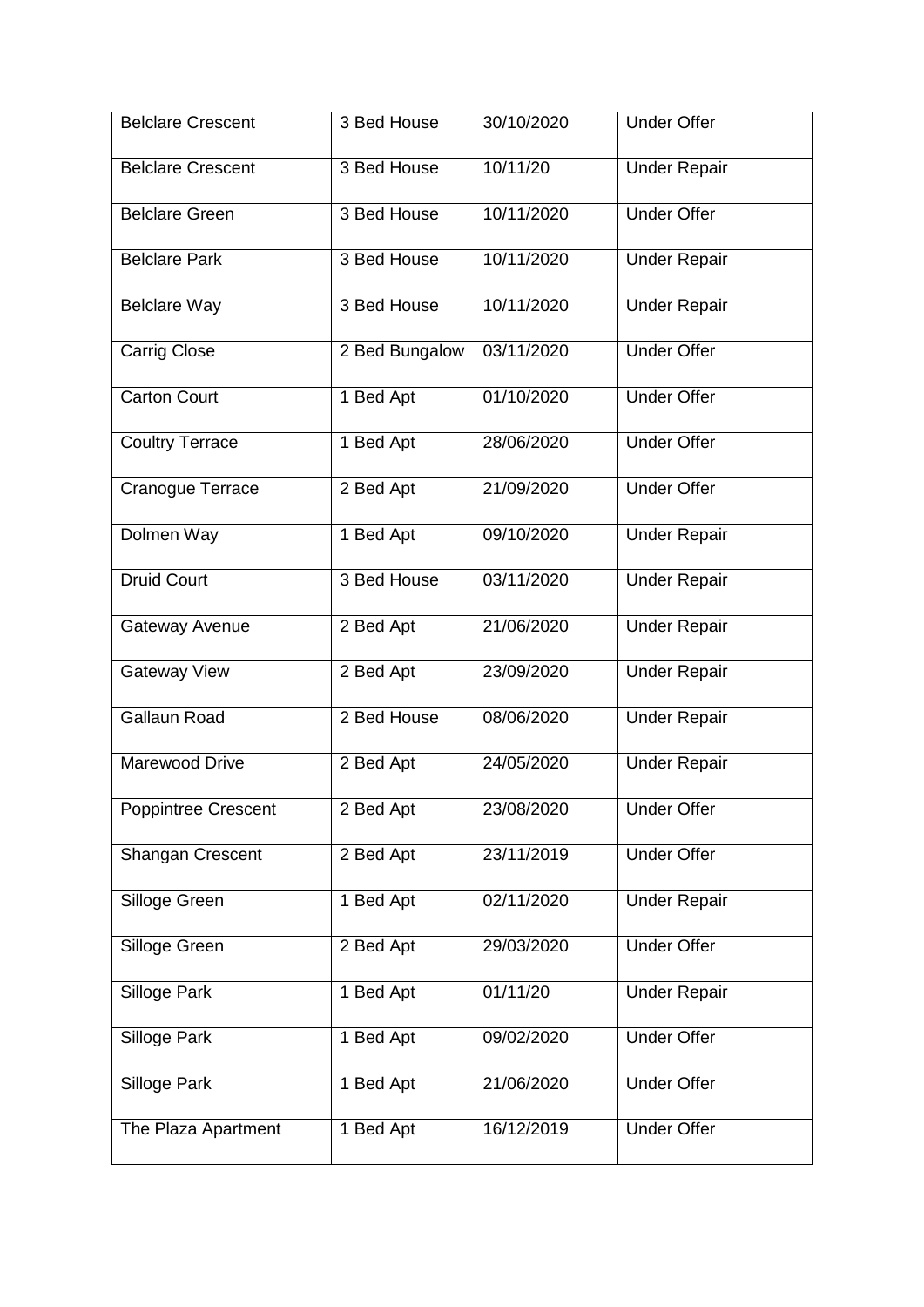| <b>Whiteacre Place</b>   | 3 Bed House | 17/06/2020 | Under Offer         |
|--------------------------|-------------|------------|---------------------|
| <b>Woodhazel Terrace</b> | 1 Bed Apt   | 10/11/2020 | <b>Under Repair</b> |
| Woodhazel Way            | 2 Bed Apt   | 01/03/2020 | <b>Under Repair</b> |

## Older Persons Units

| <b>Address</b>      | <b>Type</b>   | Date unit sent to<br><b>Depot</b> | <b>Status</b>       |
|---------------------|---------------|-----------------------------------|---------------------|
|                     |               |                                   |                     |
| <b>Burren Court</b> | 1 Bed         | 10/05/2020                        | <b>Under Repair</b> |
| Sandyhill Gardens   | 1 Bed         | 30/09/2018                        | <b>Under Offer</b>  |
| Sandyhill Gardens   | <b>Bedsit</b> | 17/06/2020                        | <b>Under Repair</b> |
| Sandyhill Gardens   | 1 Bed         | 21/07/2020                        | <b>Under Repair</b> |
| Sandyhill Gardens   | 1 Bed         | 26/07/2020                        | <b>Under Repair</b> |
| Sandyhill Gardens   | 1 Bed         | 07/06/2020                        | <b>Under Repair</b> |
| Sandyhill Gardens   | <b>Bedsit</b> | 12/07/2020                        | <b>Under Repair</b> |

## 1-37 Oileáin na Crannóige, Balbutcher Lane

The next 8 houses have been inspected by the Assigned Certifier and the BCMS process has begun. It is expected the sales of these houses will be closed in the coming weeks, making a total of 25 of the 37 houses handed over.

## **6. AOB**

#### Ballymun Library

Ballymun Library is currently closed for essential repairs. The contractor will have substantially completed their works by  $12<sup>th</sup>$  December. A deep clean is scheduled for the following Monday after which the library staff will return to commence preparations for reopening: re-stocking shelves; reconnecting equipment; etc. The library will be in a position to reopen according to appropriate guidelines on 4<sup>th</sup> January.

Staff have organised the following online events as part of the national 'Family Reading Programme' for December. These Arts & Crafts events can be found online and will be posted on Ballymun Library's Facebook Page. The events can be viewed by the public.

- Tuesday 1<sup>st</sup> December Madonna's Christmas Crafts: Christmas Tree Advent Calendar
- Wednesday 2<sup>nd</sup> December Santa Christmas Craft with Ciara
- Thursday 3<sup>rd</sup> December- Madonna's Christmas Crafts: Paper Snowflakes